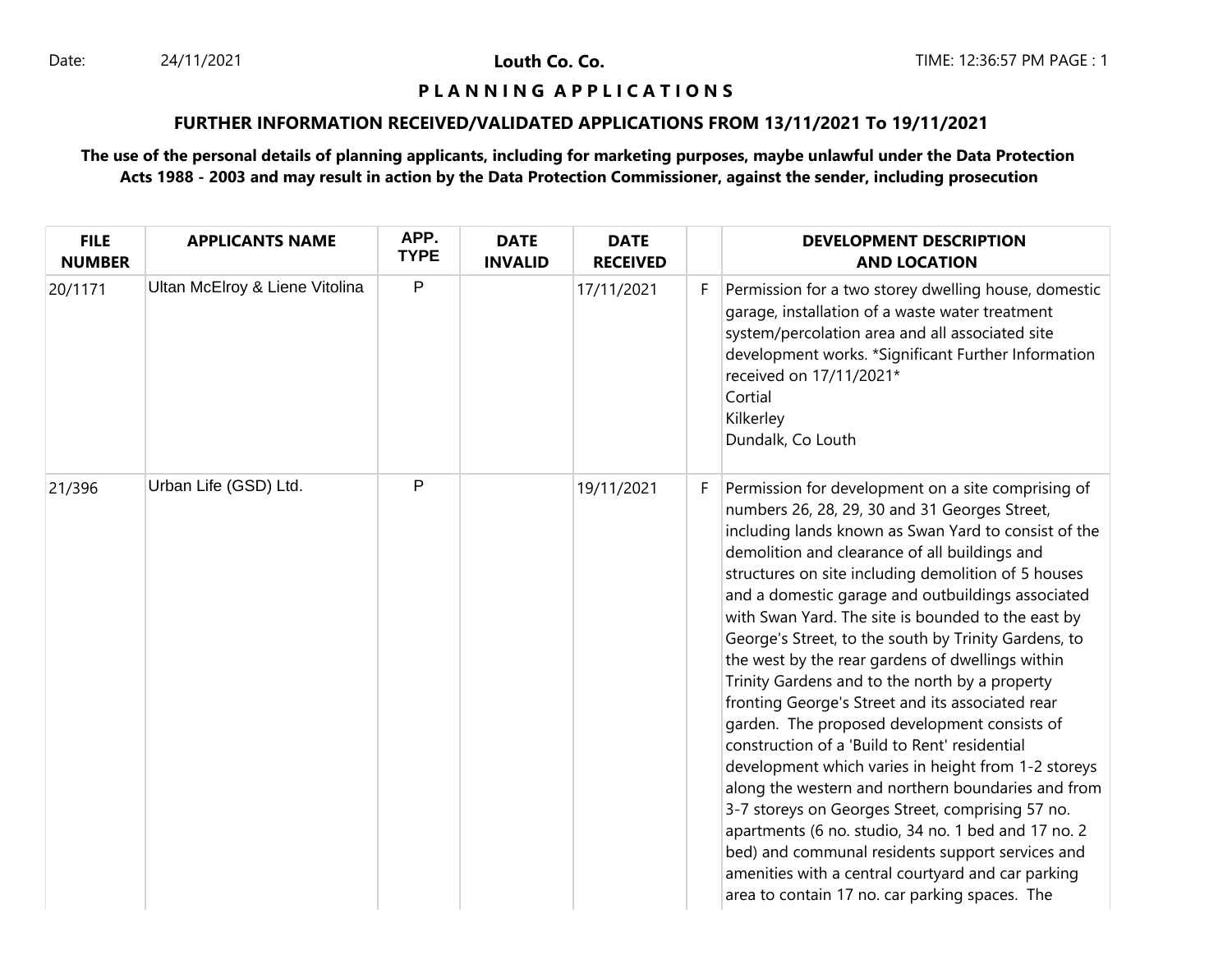#### **P L A N N I N G A P P L I C A T I O N S**

## **FURTHER INFORMATION RECEIVED/VALIDATED APPLICATIONS FROM 13/11/2021 To 19/11/2021**

|        |                    |    |            |    | development also includes the creation of a new<br>vehicular entrance off the local access road to Trinity<br>Gardens to the south of the site including a new<br>footpath and public lighting along the southern site<br>boundary and the creation of a public open space<br>onto Georges Street including footpath widening.<br>This application also provides for an ESB substation,<br>undergrounding of overhead lines where required,<br>landscaping, bin storage, bicycle parking/storage and<br>all associated site development works and boundary<br>treatments. *Significant Further Information<br>submitted 19/11/21*<br>26, 28, 29, 30 & 31 George's Street & Trinity Gardens<br>Drogheda<br>Co Louth |
|--------|--------------------|----|------------|----|--------------------------------------------------------------------------------------------------------------------------------------------------------------------------------------------------------------------------------------------------------------------------------------------------------------------------------------------------------------------------------------------------------------------------------------------------------------------------------------------------------------------------------------------------------------------------------------------------------------------------------------------------------------------------------------------------------------------|
| 21/796 | Mairead Cunningham | R. | 19/11/2021 | F. | Retention permission for development that will<br>consist of retention of change-of-use of existing<br>dwelling house to Air B&B. *Significant Further<br>Information received on 19/11/2021*<br>Loughantarve<br>Knockbridge<br>Co Louth                                                                                                                                                                                                                                                                                                                                                                                                                                                                           |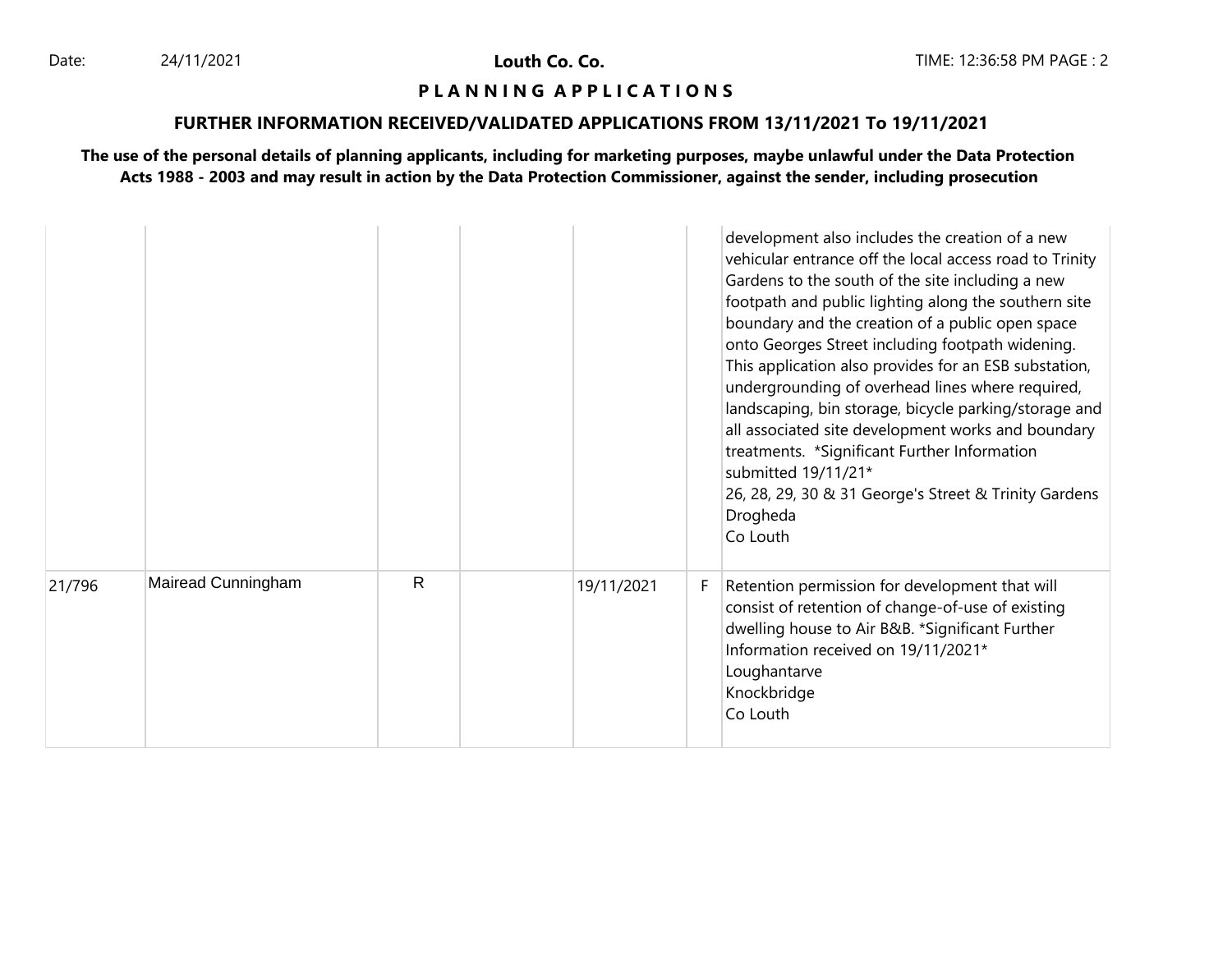#### **P L A N N I N G A P P L I C A T I O N S**

## **FURTHER INFORMATION RECEIVED/VALIDATED APPLICATIONS FROM 13/11/2021 To 19/11/2021**

| <b>FILE</b><br><b>NUMBER</b> | <b>APPLICANTS NAME</b>               | APP.<br><b>TYPE</b> | <b>DATE</b><br><b>INVALID</b> | <b>DATE</b><br><b>RECEIVED</b> |    | <b>DEVELOPMENT DESCRIPTION</b><br><b>AND LOCATION</b>                                                                                                                                                                                                                  |
|------------------------------|--------------------------------------|---------------------|-------------------------------|--------------------------------|----|------------------------------------------------------------------------------------------------------------------------------------------------------------------------------------------------------------------------------------------------------------------------|
| 21/826                       | Robert Dolan                         | P                   |                               | 17/11/2021                     | F. | Permission for a new two storey dwelling with<br>domestic garage, effluent treatment plant,<br>percolation area and all associated site works.<br>*Further Information received on 17/11/2021*.<br>Hamlinstown<br>Monasterboice<br>Co Louth                            |
| 21/931                       | Seamus Rafferty and Nicola<br>McCann | P                   |                               | 19/11/2021                     | F. | Permission to demolish the existing dwelling house<br>on site and construction of a new dwelling house,<br>garage, waste water treatment system and<br>percolation area and all associated site development<br>works<br>Carrickrobin<br>Kilkerley<br>Dundalk, Co Louth |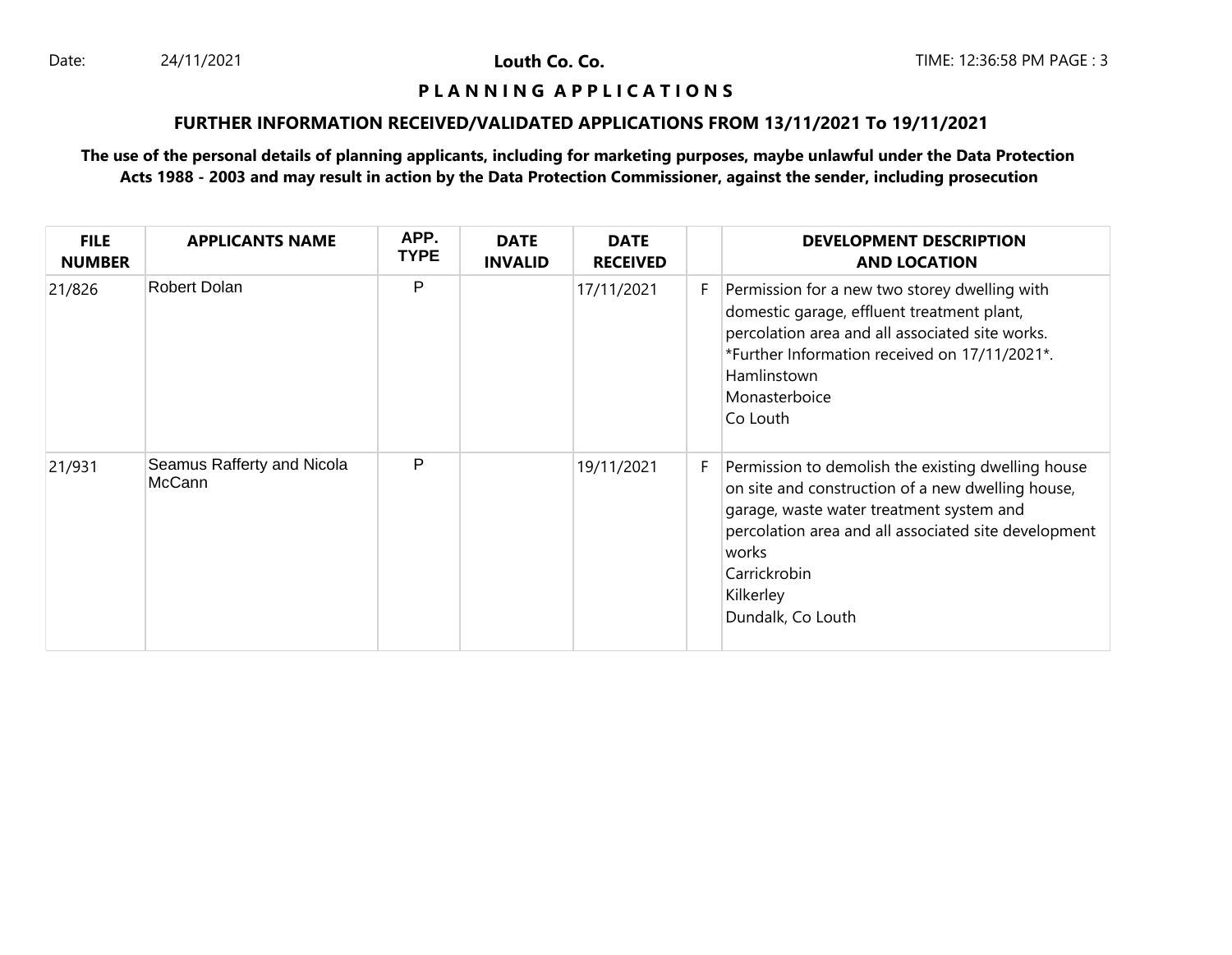#### **P L A N N I N G A P P L I C A T I O N S**

## **FURTHER INFORMATION RECEIVED/VALIDATED APPLICATIONS FROM 13/11/2021 To 19/11/2021**

| <b>FILE</b><br><b>NUMBER</b> | <b>APPLICANTS NAME</b> | APP.<br><b>TYPE</b> | <b>DATE</b><br><b>INVALID</b> | <b>DATE</b><br><b>RECEIVED</b> |    | <b>DEVELOPMENT DESCRIPTION</b><br><b>AND LOCATION</b>                                                                                                                                                                                                                                                                                                                                                                                                       |
|------------------------------|------------------------|---------------------|-------------------------------|--------------------------------|----|-------------------------------------------------------------------------------------------------------------------------------------------------------------------------------------------------------------------------------------------------------------------------------------------------------------------------------------------------------------------------------------------------------------------------------------------------------------|
| 21/941                       | Aidan Butterly         | R                   |                               | 17/11/2021                     | F. | Retention and Permission: (a) Retention permission<br>for grain storage shed which is attached to shed that<br>was granted planning permission under Planning Ref.<br>No. 05/709. (b) Permission for proposed grain<br>storage shed along with ancillary site development<br>works. It is proposed to utilise the existing access<br>from the public road*Significant Further Information<br>submitted 17/11/21*<br>Newtownstalaban<br>Drogheda<br>Co Louth |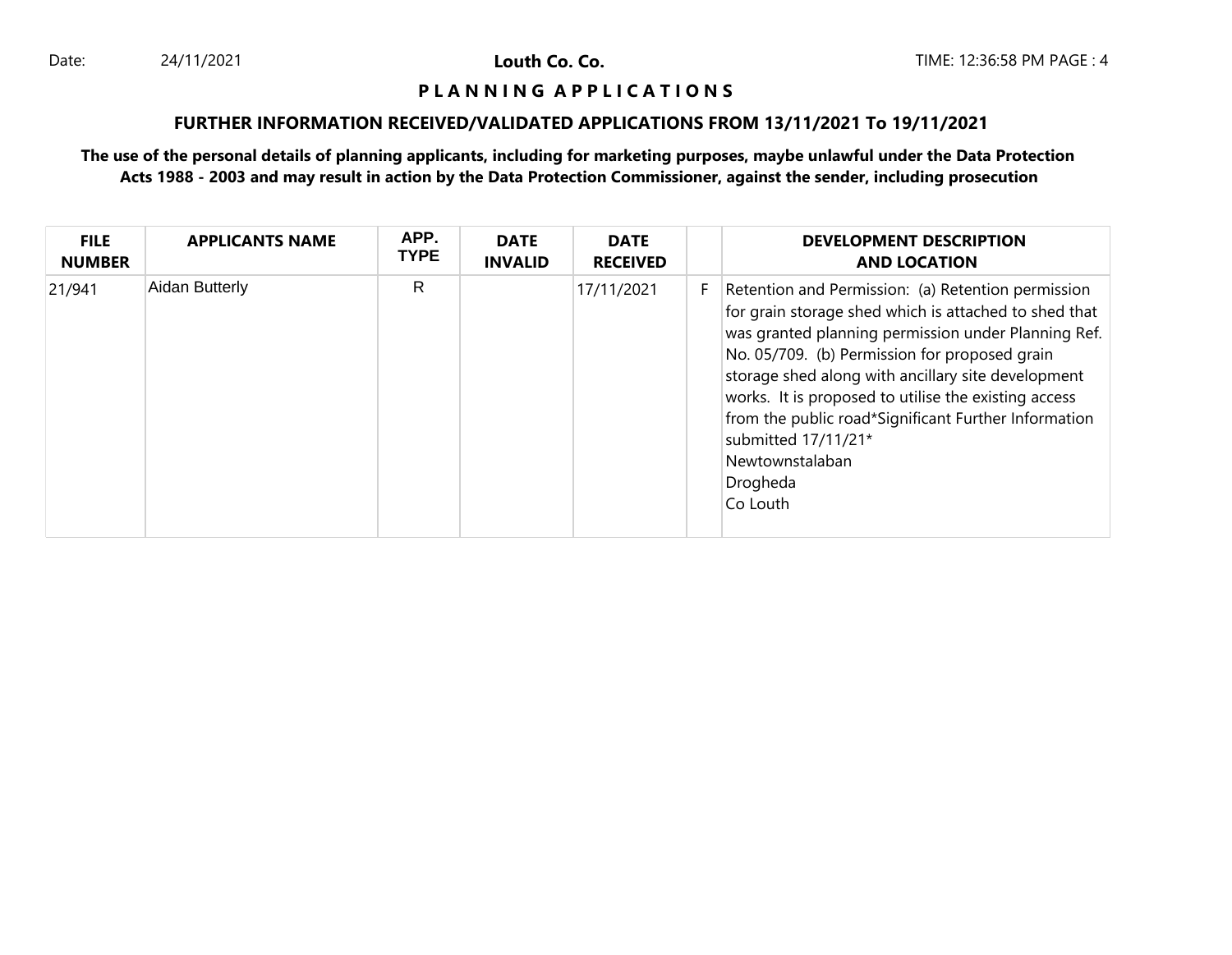## **P L A N N I N G A P P L I C A T I O N S**

## **FURTHER INFORMATION RECEIVED/VALIDATED APPLICATIONS FROM 13/11/2021 To 19/11/2021**

| <b>FILE</b><br><b>NUMBER</b> | <b>APPLICANTS NAME</b> | APP.<br><b>TYPE</b> | <b>DATE</b><br><b>INVALID</b> | <b>DATE</b><br><b>RECEIVED</b> |    | <b>DEVELOPMENT DESCRIPTION</b><br><b>AND LOCATION</b>                                                                                                                                                                                                                                                                                                                                                                                                                                                                                                                                                                                                                                                                                                                                                                                                                                                                                                                                                                                                |
|------------------------------|------------------------|---------------------|-------------------------------|--------------------------------|----|------------------------------------------------------------------------------------------------------------------------------------------------------------------------------------------------------------------------------------------------------------------------------------------------------------------------------------------------------------------------------------------------------------------------------------------------------------------------------------------------------------------------------------------------------------------------------------------------------------------------------------------------------------------------------------------------------------------------------------------------------------------------------------------------------------------------------------------------------------------------------------------------------------------------------------------------------------------------------------------------------------------------------------------------------|
| 21/954                       | Michael Owen McGrath   | R                   |                               | 15/11/2021                     | F. | Retention of a reconstructed former farm<br>outbuilding/cottage, together with permission to<br>change the use of this building to a dwelling house<br>along with all associated adaptation and site<br>development works. The works carried out on-site to<br>be retained include the constructed stone external<br>walls, timber roof structure, slate roof finish, and<br>garden walls relating to the reconstructed former<br>farm building in question. Permission to change the<br>use of this building to dwelling house includes the<br>following works: installation of new floors, internal<br>walls, windows and doors, chimney stack, adjacent<br>terraces, vehicular entrance gateway, and driveway<br>along with associated stone walls together with a new<br>waste water treatment system along with all sundry<br>and associated site development works. The site and<br>buildings are a Protected Structure Ref LHS009-050<br>and are contained within the Whitestown<br>Architectural Conservation Area<br>Whitestown<br>Co Louth |